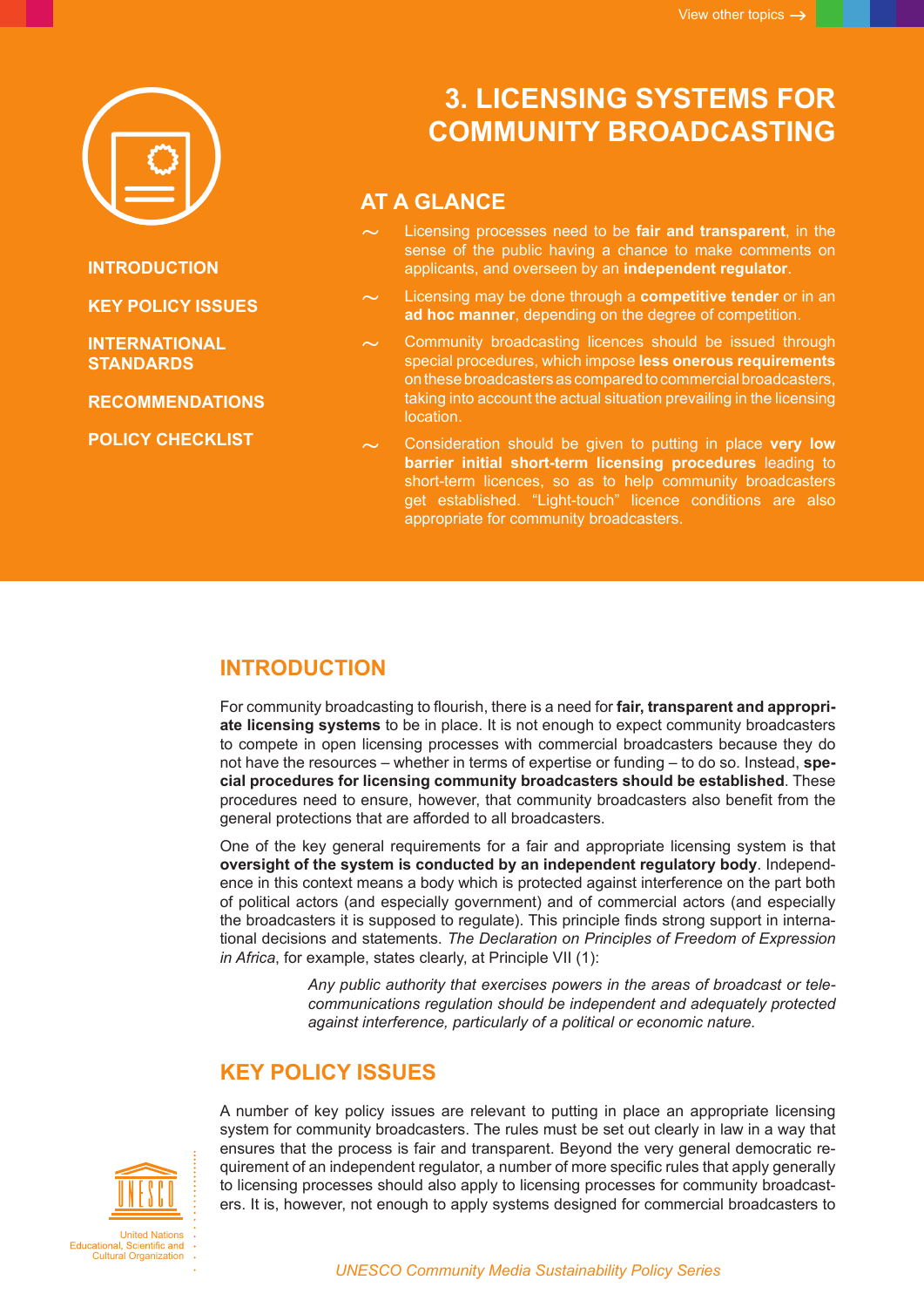community broadcasters. Rather, **special licensing systems must be put in place which take into account the special needs of community broadcasters**. The same is true of the conditions which may be imposed on community broadcasters, which also need to be tailored to their specific needs and objectives.

#### **1. Set out clearly in law**

A licensing process can only be fair if applicants – whether for a community or a commercial broadcasting licence – **know in advance exactly how the process will work**.

The rules may be set out in the primary legislation, in general regulations adopted pursuant to the primary legislation or in the rules for any particular licensing process, as the case may be. This should include, at a minimum, **clear notification about how the process** 



**will work**, what is required to be submitted as part of a licence application, including as to any fees, the criteria against which applications will be assessed, or the requirements and qualifications for a successful application, what the timeframes are and the appeals procedure in case an application is refused.

#### **2. General procedural issues**

It is not enough for the rules to be set out in law, they must also be fair and transparent. In terms of basic procedures, where there is competition for scarce frequencies for community broadcasting, it is normal to rely on **competitive tender processes** to allocate those frequencies (see P*olicy Brief Four: Spectrum*). Where pressure on frequencies is less intense, it may make more sense to consider applications on an **ad hoc basis**, as and when an application comes forward.

**Transparency is a hallmark of democratic licensing processes** which helps ensure fairness to all involved, avoid any risk of discrimination, and foster public engagement in the

process, keeping in mind that an overriding goal of licensing processes is to promote diversity in the public interest. The particular transparency requirements will vary for tenderbased and ad hoc licensing systems, but the **process and applications should always be made public and be designed in a way that allows for public input**. This should normally allow for members of the public and civil society to make specific comments on individual applicants. It is also good practice for licence application hearings to be open to the public.

There are a number of requirements of procedural fairness for broadcast licensing processes. Decisions on license applications should be taken within **reasonable, preset, timeframes**, and in a manner which ensures that the applicant has an adequate opportunity to present its case. Any decision not to issue a licence should be accompanied by **written reasons and be subject to judicial review**.

#### **3. Special procedural issues**

The statements in the preceding section should essentially apply to any broadcast licensing process. However, as noted at the outset of this *Policy Brief*, there is a need to ensure that **application procedures for community broadcasting licences are adapted so as to be suitable in terms of accessibility for potential applicants**. Commercial broadcasting licence procedures are often extremely complex, technically and legally, and if these sorts of approaches are applied to community broadcasters, very few of them will ever make it through the process.

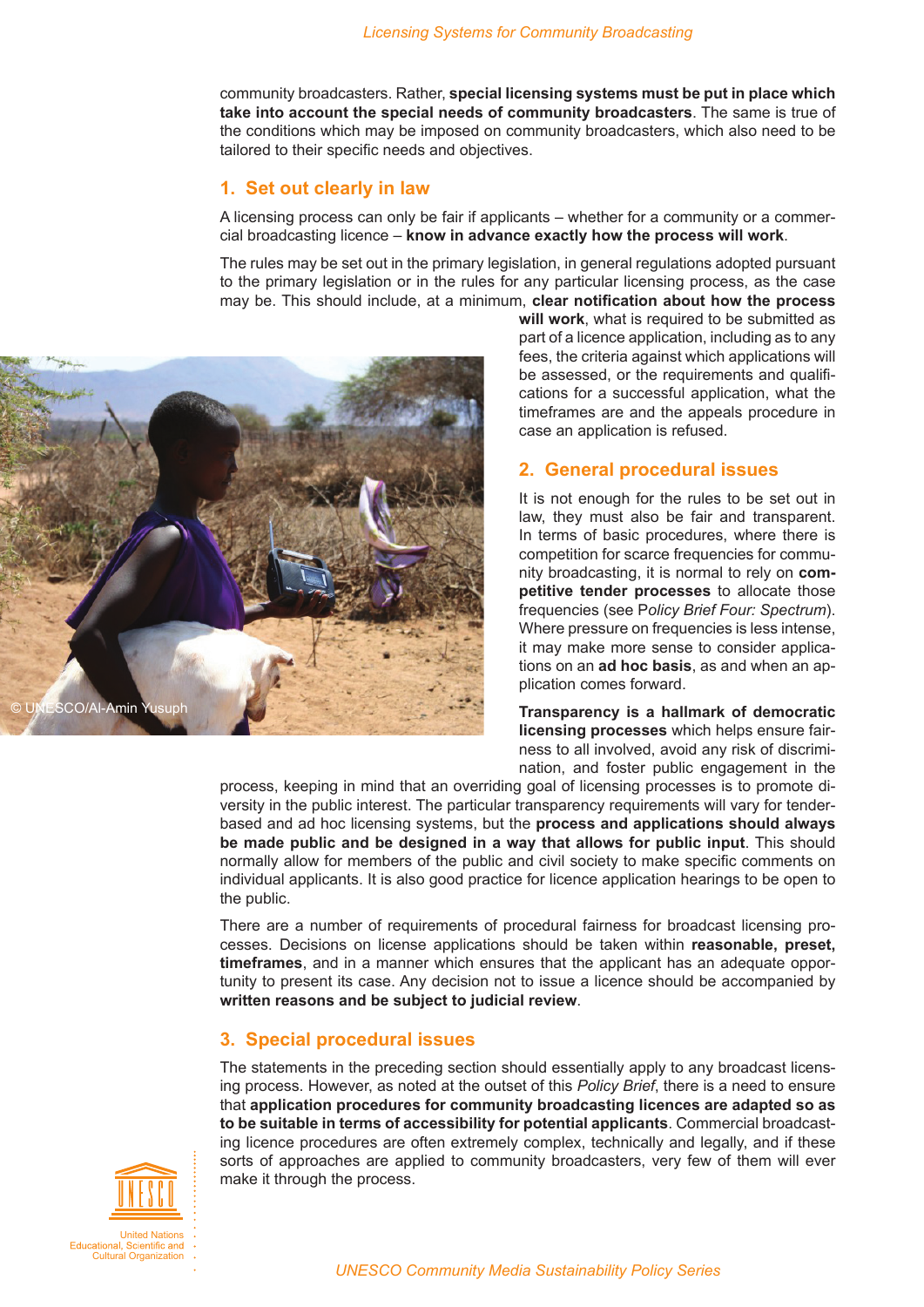<span id="page-2-0"></span>A first point here is that separate licensing processes need to be conducted for community broadcasting licences. It is simply not appropriate to expect community applicants to compete with normally far better resourced commercial applicants.

Beyond this, the **application procedures need to be appropriately simplified** so that community applicants can manage to complete them. It is important for applicants to provide a sense of the content they are proposing to air, the community they will serve, their proposed geographical coverage, their financial and general sustainability plans, including volunteers, and the extent and manner of community involvement in their operations. The specifics of what is required here will, as noted, need to be adapted to what it is reasonable to expect in any given context, which may well vary from location to location within a country.

As noted in *Policy Brief One: Defining Community Broadcasting*, it can often be very difficult for community broadcasters to get started in the first place and, in particular, to meet strict requirements of a link with the community and/or to demonstrate that they will be sustainable. In recognition of this, a number of countries have put in place **very low barrier initial licensing standards, along with relatively short licensing periods**, which then get ratcheted up in a second round of licensing leading to a longer duration licence, once the entity has had a chance to establish itself, forge stronger links with the community and build some sort of base of sustainability.

#### **4. Conditions**

Licensing is not just about giving a licence but also about what conditions are attached to it. It is normal to require broadcasters to provide regular reports to the regulator on what they are doing, how they have been complying with their licence conditions, finances and so on. This is also appropriate for community broadcasters but any such reporting requirements should, as with licensing standards, take into account the actual situation. Thus, while it is normal to require commercial broadcasters to submit audited financial statements, **something much simpler would normally be sufficient for community broadcasters**. Similarly, community broadcasters may be required to **demonstrate ongoing links with the community**, particularly at the governance level, which is tied to the essence of what they are, but these should be designed to be something these broadcasters can provide without diverting their resources too much.

### **INTERNATIONAL STANDARDS**

International standards specifically on licensing processes for community broadcasters are somewhat limited. Principle V(2) of the Declaration on Principles of Freedom of Expression in Africa states, rather generally, that, "licensing processes shall be fair and transparent, and shall seek to promote diversity in broadcasting".

The UN Human Rights Committee has recognised the importance of appropriate licensing processes for both community and commercial broadcasters, stating, in its *2011 General Comment*:

> *States parties must avoid imposing onerous licensing conditions and fees on the broadcast media, including on community and commercial stations. The criteria for the application of such conditions and licence fees should be reasonable and objective, clear, transparent, non-discriminatory and otherwise in compliance with the Covenant.*

The *2007 Joint Declaration of the special international mandates on freedom of expression* goes beyond these statements to note that community broadcasters should "benefit from fair and simple licensing procedures" and "should not have to meet stringent technological or other licence criteria".

The *AMARC Principles* provide a detailed statement on selection criteria, stating:



*The evaluation criteria will differ for the diverse modes of broadcasting. In the case of community media the following attributes will be highly valued: the*